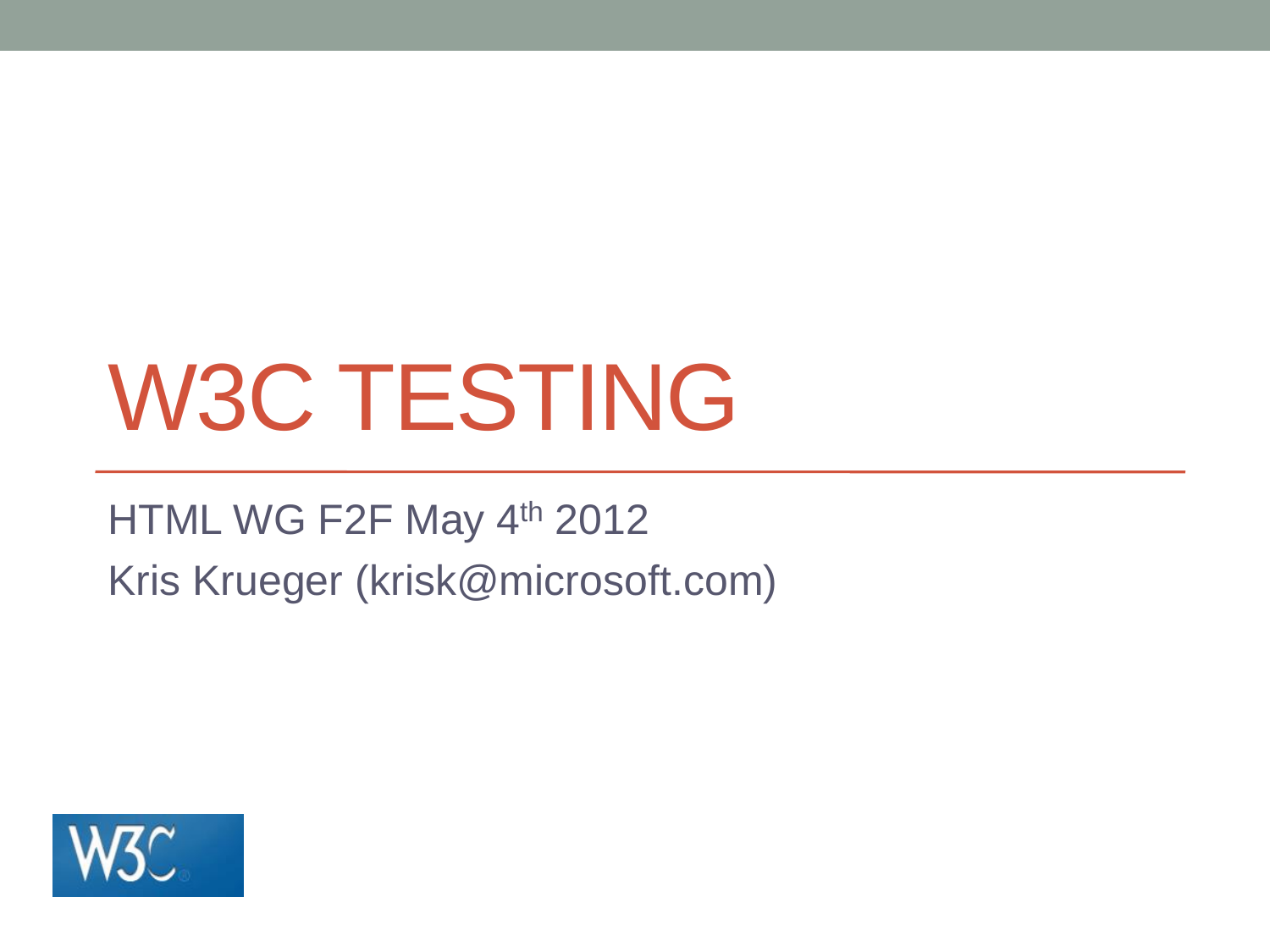### HTML5 Testing Task Force Status

| HTML5 Parser (8,372)                   | data-* (17)                                   |
|----------------------------------------|-----------------------------------------------|
| <b>Attribute Reflection (95,754)</b>   | <b>MathML Parsing (10)</b>                    |
| <b>Audio Element (48)</b>              | <b>Async Script Execution (11)</b>            |
| <b>Canvas (834)</b>                    | Drag and Drop (16)                            |
| <b>Form Validation (46)</b>            | ClassList/getElementByTagName/ClassName (120) |
| <b>Input Element (56)</b>              | History (pushState) (151)                     |
| Sandbox (32)                           | <b>Semantic Tags (10)</b>                     |
| <b>onError Event Handler (8)</b>       | Microdata (291)                               |
| SVG in HTML (19)                       | Atob/Btoa (368)                               |
| <b>Application Cache (47)</b>          | <b>Video Element (109)</b>                    |
| <b>Structured Clone Algorithm (27)</b> | <b>XHTML5 (11)</b>                            |
| HTML5 Bidi (73)                        | document.write (93)                           |
| TABLE OM (7)                           | <b>WebIDL (3,873)</b>                         |



Approved Tests 1,380 Submitted Tests 110,303 95,754 Attribute Reflection Tests 8,372 Parser Tests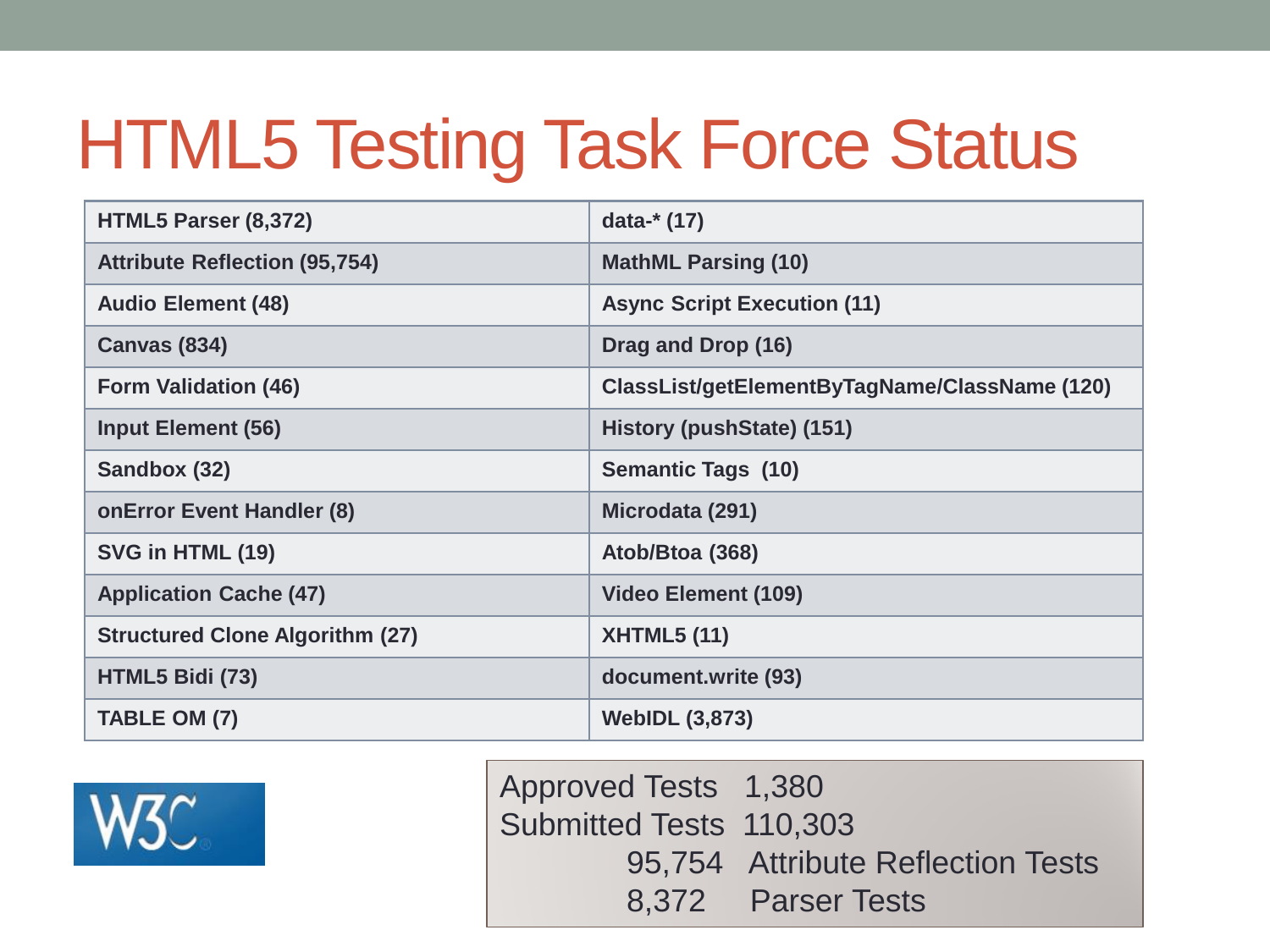## HTML5 Testing Task Force Status

- New Test Contributors Since TPAC 2011
	- InfraWar
	- Mosquito
	- Html5Bidi

### HTML5 Parser

- Good Coverage
- Interoperability IE10, Opera 11.62, Firefox 12, Chrome 18

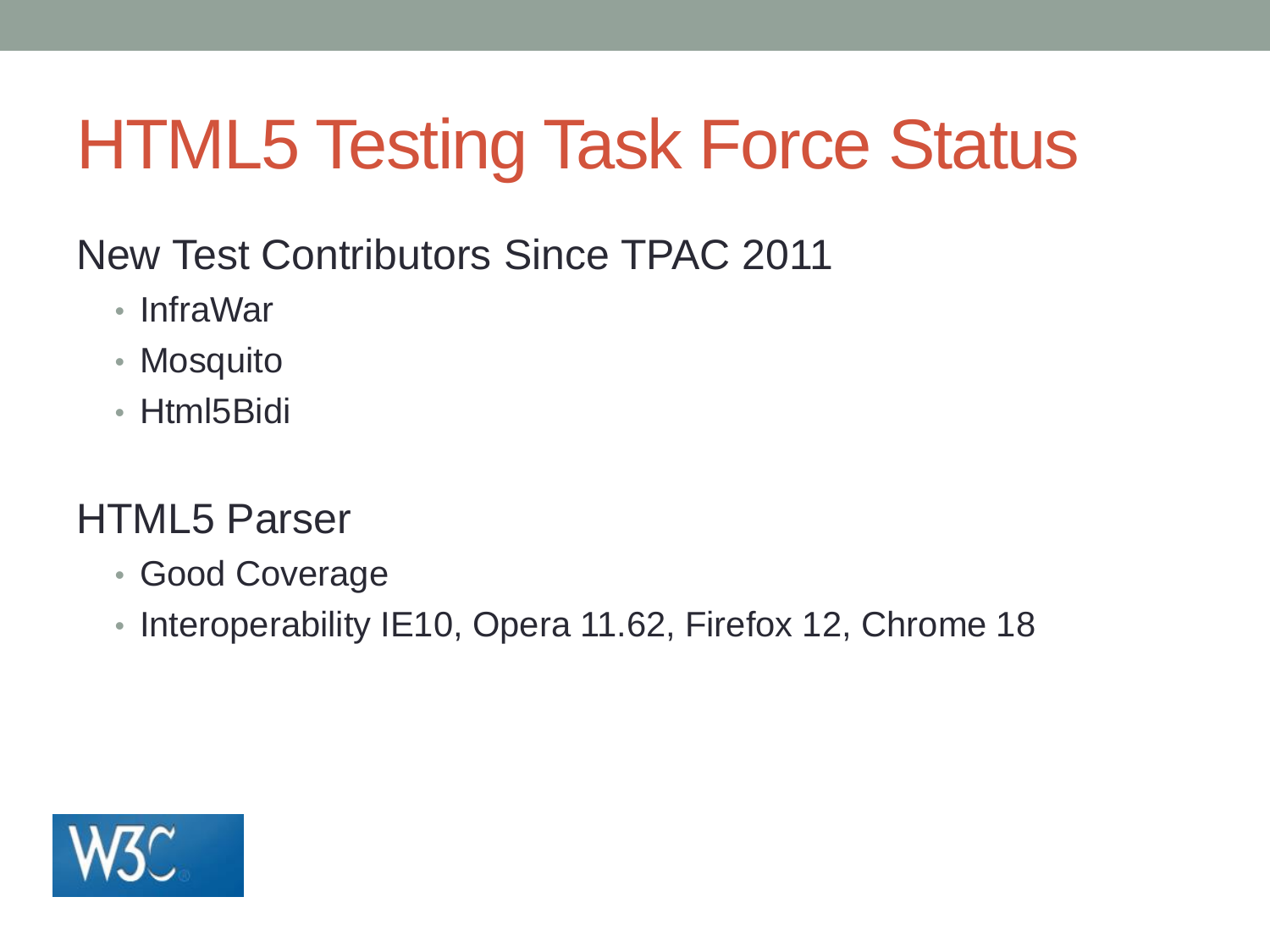## Getting Involved!!

#### **Test Contribution Patterns**

- Browser vendors submit tests during feature development
	- For example History API (Opera, Microsoft)
- Others do to improve interoperability
	- MOSQUITO (<http://www.mosquito-fp7.eu/>)
	- HTML5BIDI
	- Cable/Device Vendors???

#### **Pointers To Get Involved**

- Bi-Monthly Conf Call/IRC Meeting
- Join 'list' [public-html-testsuite@w3.org](mailto:public-html-testsuite@w3.org) we're nice  $\odot$
- Wiki <http://www.w3.org/html/wg/wiki/Testing>
- Need help Converting, Reviewing, Fix Bugs, Creating Tests

#### **"JUST ASK ME HOW YOU CAN HELP!!"**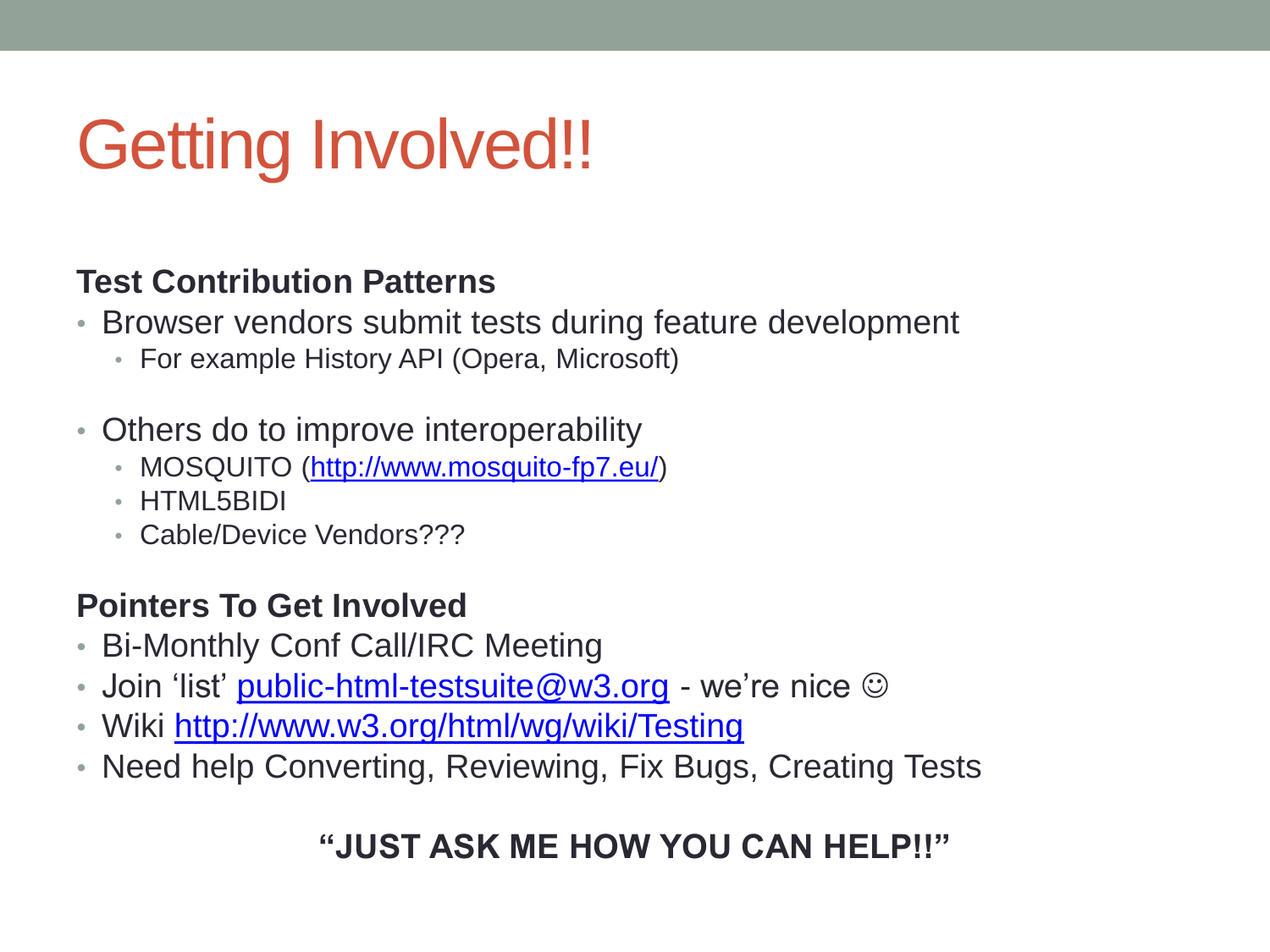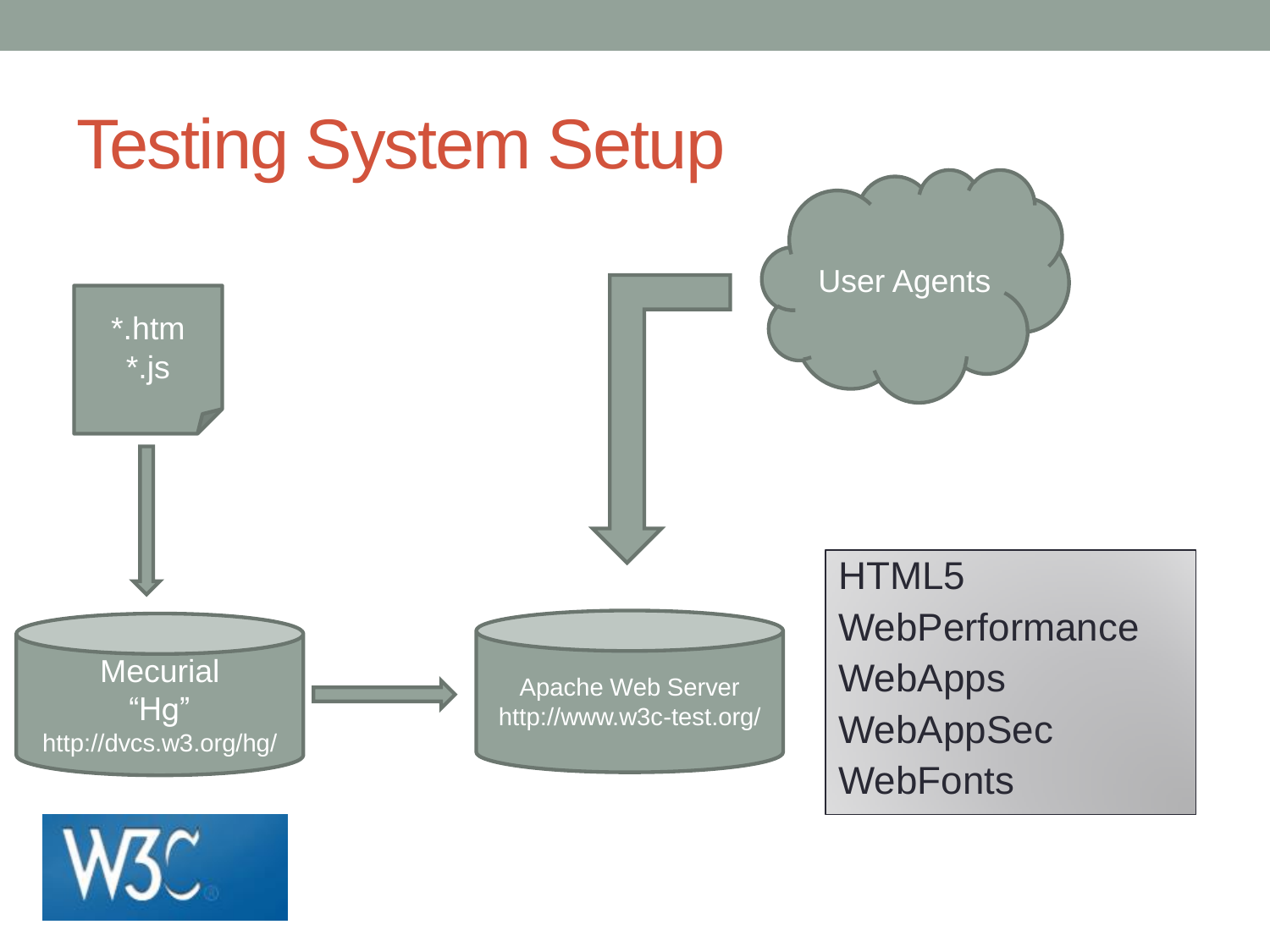## Testing System Details

W3C "Hg" Repository <http://dvcs.w3.org/hg>

- RSS Feeds
- Shortlog/Summary <http://dvcs.w3.org/hg/html/>

W3C Apache Web Server

- PHP Support, HTTP/HTTPS, Web Socket
- Multiple Host Names/IDNA/Multiple Ports <http://w3c-test.org/> <http://www.w3c-test.org/> <http://www1.w3c-test.org/> <http://www2.w3c-test.org/>

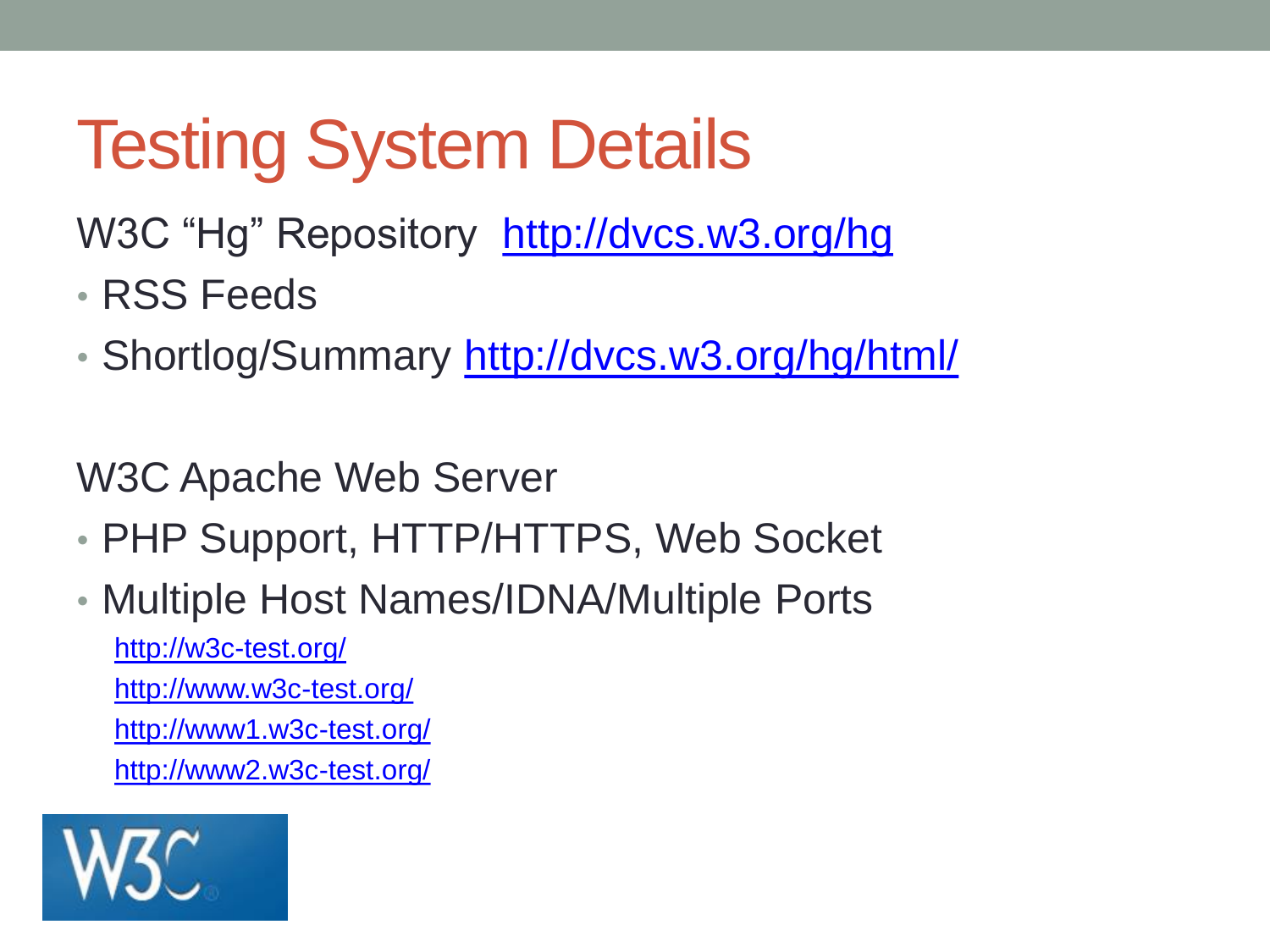## Client Setup

Test Submission

- Install the "Hg" Client <http://mercurial.selenic.com/downloads/>
- Open "Hg" cmd/shell/GUI
- 'clone' the suite
	- hg clone <http://dvcs.w3.org/hg/html/>
	- hg clone <http://dvcs.w3.org/hg/webapps/>
- Write your test and save locally
	- Example Test<http://w3c-test.org/resources/apisample.htm>

Hg 'Commit' and 'Push'

- hg commit
- hg push [https://\[YOURW3CACCOUNT\]@dvcs.w.org/hg/html/](https://[YOURW3CACCOUNT]@dvcs.w.org/hg/html/)

<http://www.w3.org/html/wg/wiki/Testing/Submission/>